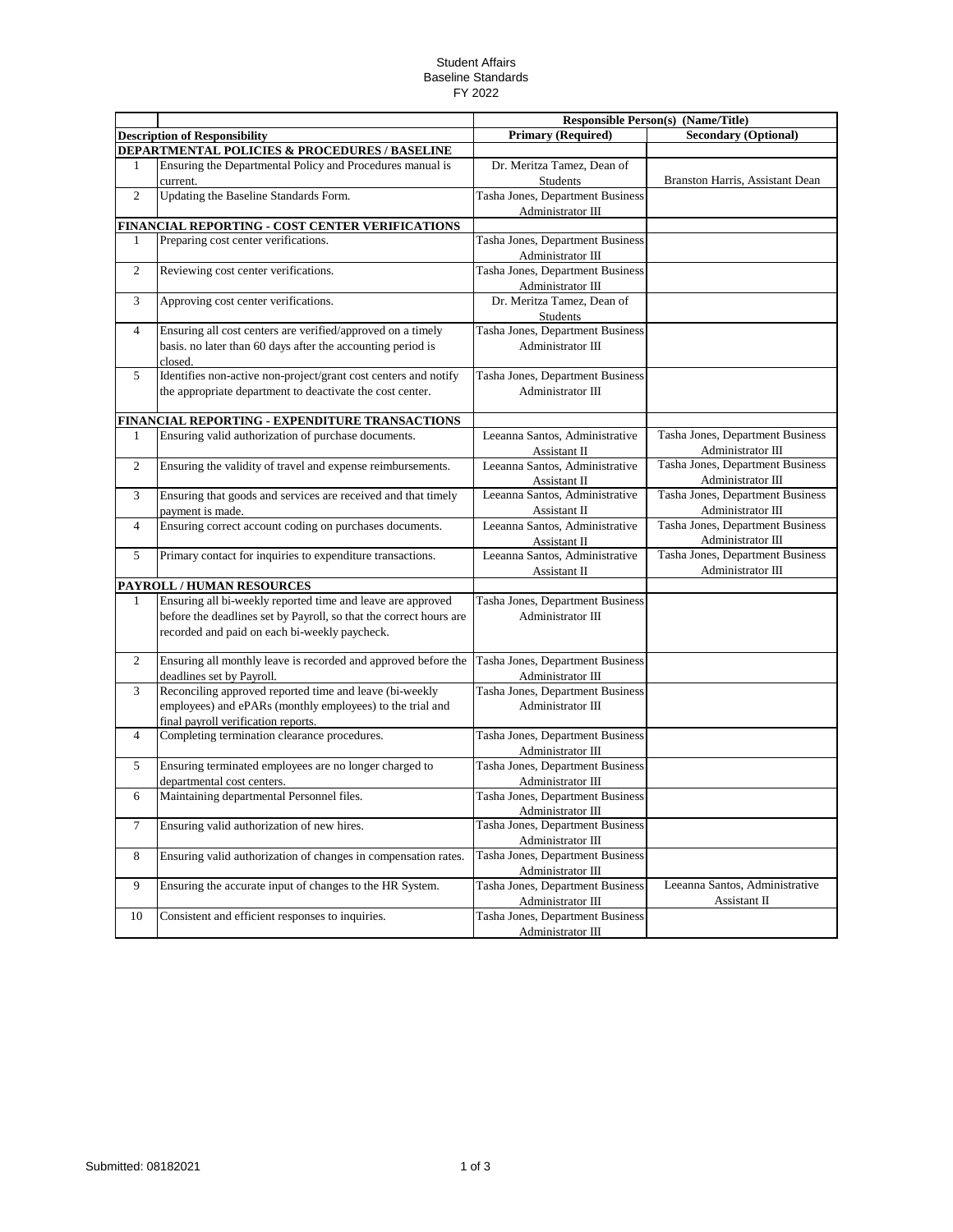## Student Affairs Baseline Standards FY 2022

|                      |                                                                                                                                        |                                                       | <b>Responsible Person(s) (Name/Title)</b>             |
|----------------------|----------------------------------------------------------------------------------------------------------------------------------------|-------------------------------------------------------|-------------------------------------------------------|
|                      | <b>Description of Responsibility</b>                                                                                                   | <b>Primary (Required)</b>                             | <b>Secondary (Optional)</b>                           |
| <b>CASH HANDLING</b> |                                                                                                                                        |                                                       |                                                       |
| 1                    | Collecting cash, checks, etc.                                                                                                          | Leeanna Santos, Administrative<br>Assistant II        |                                                       |
| $\overline{c}$       | Prepares Departmental Deposit Form.                                                                                                    | Leeanna Santos, Administrative<br>Assistant II        |                                                       |
| 3                    | Approves Departmental Deposit Form.                                                                                                    | Dr. Meritza Tamez, Dean of<br>Students                | Tasha Jones, Department Business<br>Administrator III |
| $\overline{4}$       |                                                                                                                                        | Leeanna Santos, Administrative                        |                                                       |
|                      | Transports deposit to the Cashiers Office.                                                                                             | Assistant II                                          |                                                       |
| 5                    | Preparing Journal Entries.                                                                                                             | N/A                                                   |                                                       |
| 6                    | Verifying deposits posted correctly in the Finance System.                                                                             | Tasha Jones, Department Business<br>Administrator III |                                                       |
| $\tau$               | Adequacy of physical safeguards of cash receipts and<br>equivalent.                                                                    | Leeanna Santos, Administrative<br>Assistant II        |                                                       |
| 8                    | Ensuring deposits are made timely.                                                                                                     | Leeanna Santos, Administrative<br>Assistant II        |                                                       |
| 9                    | Ensuring all employees who handle cash have completed Cash<br>Security Procedures or Cash Deposit and Security Procedures<br>training. | Dr. Meritza Tamez, Dean of<br>Students                | Tasha Jones, Department Business<br>Administrator III |
| 10                   | Updating Cash Handling Procedures as needed.                                                                                           | N/A                                                   |                                                       |
| 11                   | Consistent and efficient responses to inquiries.                                                                                       | Leeanna Santos, Administrative<br>Assistant II        |                                                       |
|                      | PETTY CASH                                                                                                                             |                                                       |                                                       |
| 1                    | Preparing petty cash disbursements.                                                                                                    | N/A                                                   |                                                       |
| $\overline{2}$       | Ensuring petty cash disbursements are not for more than \$100.                                                                         | N/A                                                   |                                                       |
| 3                    | Ensuring petty cash disbursements are made for only authorized<br>purposes.                                                            | N/A                                                   |                                                       |
| 4                    | Approving petty cash disbursements.                                                                                                    | N/A                                                   |                                                       |
| 5                    | Replenishing the petty cash fund timely.                                                                                               | N/A                                                   |                                                       |
| 6                    | Ensuring the petty cash fund is balanced after each<br>disbursement.                                                                   | N/A                                                   |                                                       |
|                      | <b>CONTRACT ADMINISTRATION</b>                                                                                                         |                                                       |                                                       |
| 1                    | Ensuring departmental personnel comply with contract                                                                                   | Tasha Jones, Department Business                      |                                                       |
|                      | administration policies/procedures.                                                                                                    | Administrator III                                     |                                                       |
|                      | PROPERTY MANAGEMENT                                                                                                                    |                                                       |                                                       |
| 1                    | Performing the annual inventory.                                                                                                       | Leeanna Santos, Administrative<br>Assistant II        |                                                       |
| $\mathfrak{2}$       | Ensuring the annual inventory was completed correctly.                                                                                 | Leeanna Santos, Administrative<br>Assistant II        |                                                       |
| 3                    | Tagging equipment.                                                                                                                     | N/A                                                   |                                                       |
| $\overline{4}$       | Approving requests for removal of equipment from campus.                                                                               | Dr. Meritza Tamez, Dean of<br>Students                |                                                       |
|                      | <b>DISCLOSURE FORMS</b>                                                                                                                |                                                       |                                                       |
| 1                    | Ensuring all employees with purchasing influence complete the<br>annual Related Party disclosure statement online.                     | Dr. Meritza Tamez, Dean of<br>Students                | Tasha Jones, Department Business<br>Administrator III |
| $\overline{c}$       | Ensuring all full time, benefits eligible, exempt faculty and staff<br>complete the Consulting disclosure statement online.            | Dr. Meritza Tamez, Dean of<br>Students                | Tasha Jones, Department Business<br>Administrator III |
| 3                    | Ensuring that all Principal and Co-Principal Investigators<br>complete the annual Conflict of Interest disclosure statement for        | Dr. Meritza Tamez, Dean of<br>Students                |                                                       |
|                      | the Office of Research and Sponsored Programs                                                                                          |                                                       | Tasha Jones, Department Business<br>Administrator III |
|                      | RESEARCH ADMINISTRATION                                                                                                                |                                                       |                                                       |
| 1                    | Verifies that all grant cost centers contain positive budgetary<br>balances.                                                           | N/A                                                   |                                                       |
| $\overline{c}$       | Ensuring that research expenditures are covered by funds from<br>sponsors.                                                             | N/A                                                   |                                                       |
| 3                    | Notifies the appropriate department to deactivate expired grant<br>cost centers.                                                       | N/A                                                   |                                                       |
| 4                    | Ensuring that all fund groups for each Dept ID have positive<br>fund equity at year-end.                                               | N/A                                                   |                                                       |
| 5                    | Verifies that effort reporting is accurately calculated (verifies<br>actual time) and timely reported (quarterly).                     | $\rm N/A$                                             |                                                       |